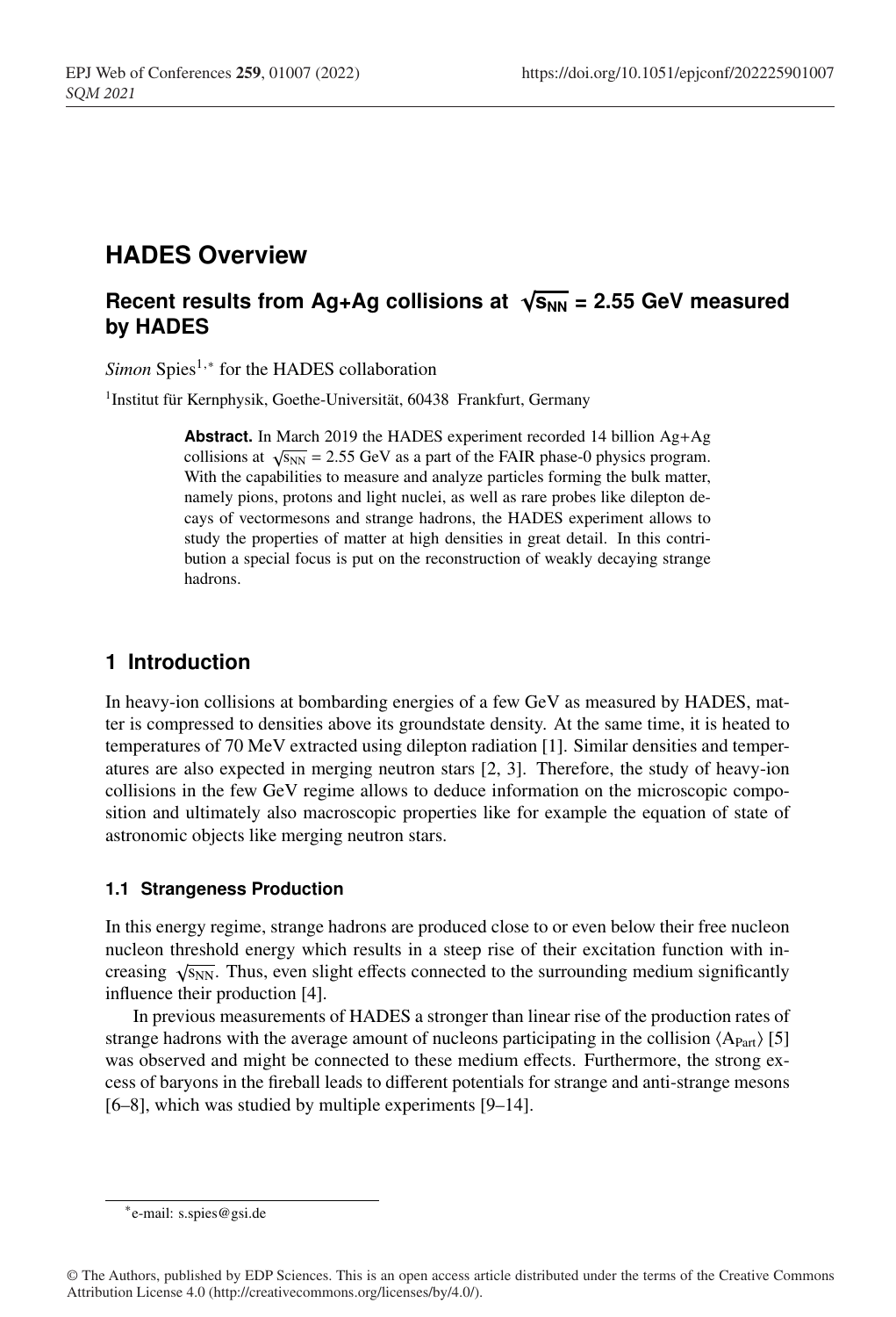

Figure 1. Schematic expanded view of the HADES detector setup.

### **2 HADES Experiment**

The HADES experiment, which is schematically depicted in an expanded view in figure 1, is a multi-purpose fixed-target magnet spectrometer operated with the SIS18 accelerator at GSI, Darmstadt, Germany. Besides heavy-ion  $A+A$  collisions, also elementary  $p+A$  and  $p+p$  as well as pion induced  $\pi$ +A collisions are measured, e.g. [15–17]. Starting from the segmented 15-fold silver target, the particles traverse a Ring-Imaging CHerenkov (RICH) detector for electron/positron identification, two low-mass Mini Drift Chamber (MDC) tracking stations, a toroidal magnetic field, two further MDC tracing stations and depending on the polar angle either a Resistive Plate Chamber (RPC) or a Time of Flight (ToF) scintillation detector for time of flight measurement. The setup is completed by an Electromagnetic CALorimeter (ECAL) for photon detection, a Forward Wall (FW) hodoscope for measurement of the event plane and a diamond reaction time and trigger detector (START) located in front of the target. Besides the RICH, the FW and the START detector, all detectors are splitted into six independent sectors covering almost the entire azimuthal angle. More details on the HADES experiment are given in [18].

### **3 Weak Decay Recognition**

In contrast to the charged kaons which have a mean flight length *c*τ of few meters and are thereby measured directly in the detectors, the  $\Lambda$  hyperon and  $K_S^0$  meson have a  $c\tau$  of only few centimeters and thereby need to be reconstructed from their decay daughters. Due to the large amounts of protons and pions not associated with weak decays, a method to strongly separate the signals from the background is required. As a result of the rather high  $c\tau$  values of weakly decaying particles, a spacial displacement between the primary event vertex and the secondary decay vertex can be observed. This displacement results in a so-called *O*ff*-Vertex-Decay-Topology* which is quantified using the following parameters:

- Distance between the primary and secondary vertex (VDX).
- Distance of closest approach (DCA) between the daughter tracks and the primary vertex. (Dau1VD and Dau2VD)
- DCA between reconstructed mother track and primary vertex. (MotVD)
- DCA between the two daughter tracks. (MTD)
- Opening angle between the two daughter tracks. (A)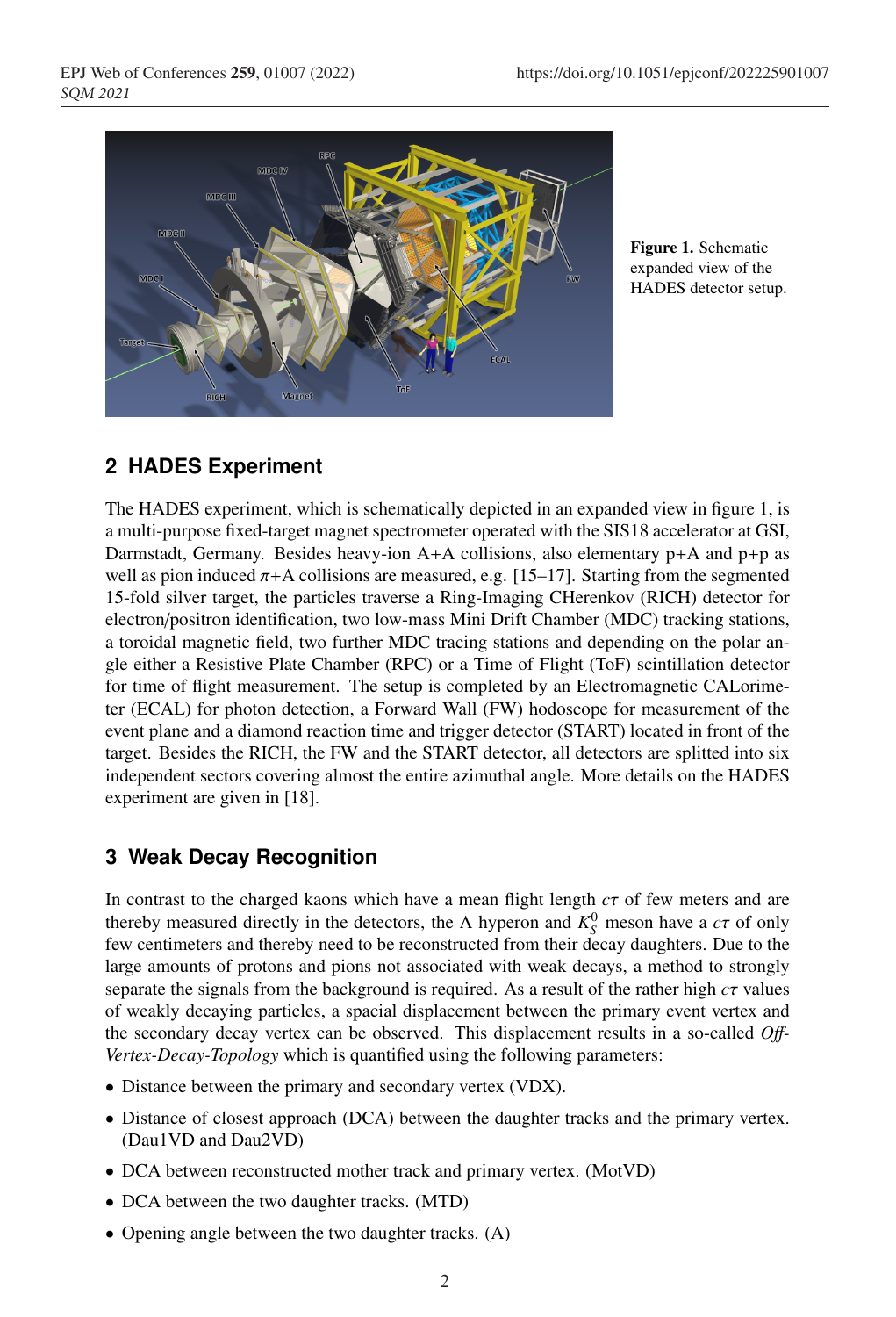

Figure 2. Schematic depiction of the *Off-Vertex-Decay-Topology* of Λ,  $K_S^0$ and  $^{3}_{\Lambda}H$  decays.

In addition, the method proposed by R. Armenteros and J. Podolanski [19] is used to take the kinematic constraints of decays into account. In the ultrarelativistic limit, these constraints reduce to the ellipse equation 1 with the parameters defined by equation 2.

$$
\left(\frac{\alpha - \alpha_0}{r_\alpha}\right)^2 + \frac{p_\perp^2}{p_{cms}^2} = 1\tag{1}
$$

$$
p_{cms} = p_{cms}^{\pm} = \sqrt{\left(\frac{M^2 + m_{\pm}^2 - m_{\mp}^2}{2M}\right)^2 - m_{\pm}^2} \quad \text{and} \quad \alpha_0 = \frac{m_{+}^2 - m_{-}^2}{M^2} \quad \text{and} \quad r_{\alpha} = \frac{2p_{cms}}{M} \tag{2}
$$

Since the ultrarelativistic limit is not reached at typical HADES collision energies, we adapt the original formalism by introducing an artificial boost of  $\beta = 0.99$  in longitudinal direction on the measured Lorentz vectors before calculating the Armenteros-Podolanski variables. Next, the characteristic Armenteros-Podolanski ellipses are interpreted in polar coordinates by assigning them a radial and an azimuthal component in the  $\alpha$ - $p_{\perp}$ -plane according to equation 3.

$$
r_{\alpha p_{\perp}} = \sqrt{\left(\frac{\alpha - \alpha_0}{r_{\alpha}}\right)^2 + \frac{p_{\perp}^2}{p_{cms}^2}} \quad \text{and} \quad \phi_{\alpha p_{\perp}} = \arctan\left(\frac{p_{\perp}}{p_{cms}} \cdot \frac{r_{\alpha}}{\alpha_0 - \alpha}\right) \tag{3}
$$

The radial component  $r_{\alpha p_{\perp}}$  is strongly correlated to the invariant mass of the daughter particles and thereby inappropriate to separate signal and background. However, the azimuthal component  $\phi_{\alpha p}$ , in the following *APAngle*, is at most weakly correlated to the invariant mass and thereby well suited as a further parameter to reject background. To our knowledge, such a modification has not been discussed in literature yet.

Finally, the rejection of background is enhanced further by using a Multi-Layer-Perceptron (MLP) artificial Neural Network (aNN) from the Toolkit for Multivariate Data Analysis (TMVA) [20]. Therefore, the Off-Vertex-Decay-Topology parameters Dau1VD, Dau2VD, MotVD, VDX and MTD as well as the azimuthal angle of the Armenteros-Podolanski ellipse APAngle are used as input parameters and the aNN is trained using simulated signal samples and mixed-event background samples.

In previous analyses [5, 21, 22] it was shown that the use of an aNN to reject background in the reconstruction of weak decays significantly improves the reconstructed signals compared to pure hard-cut analyses.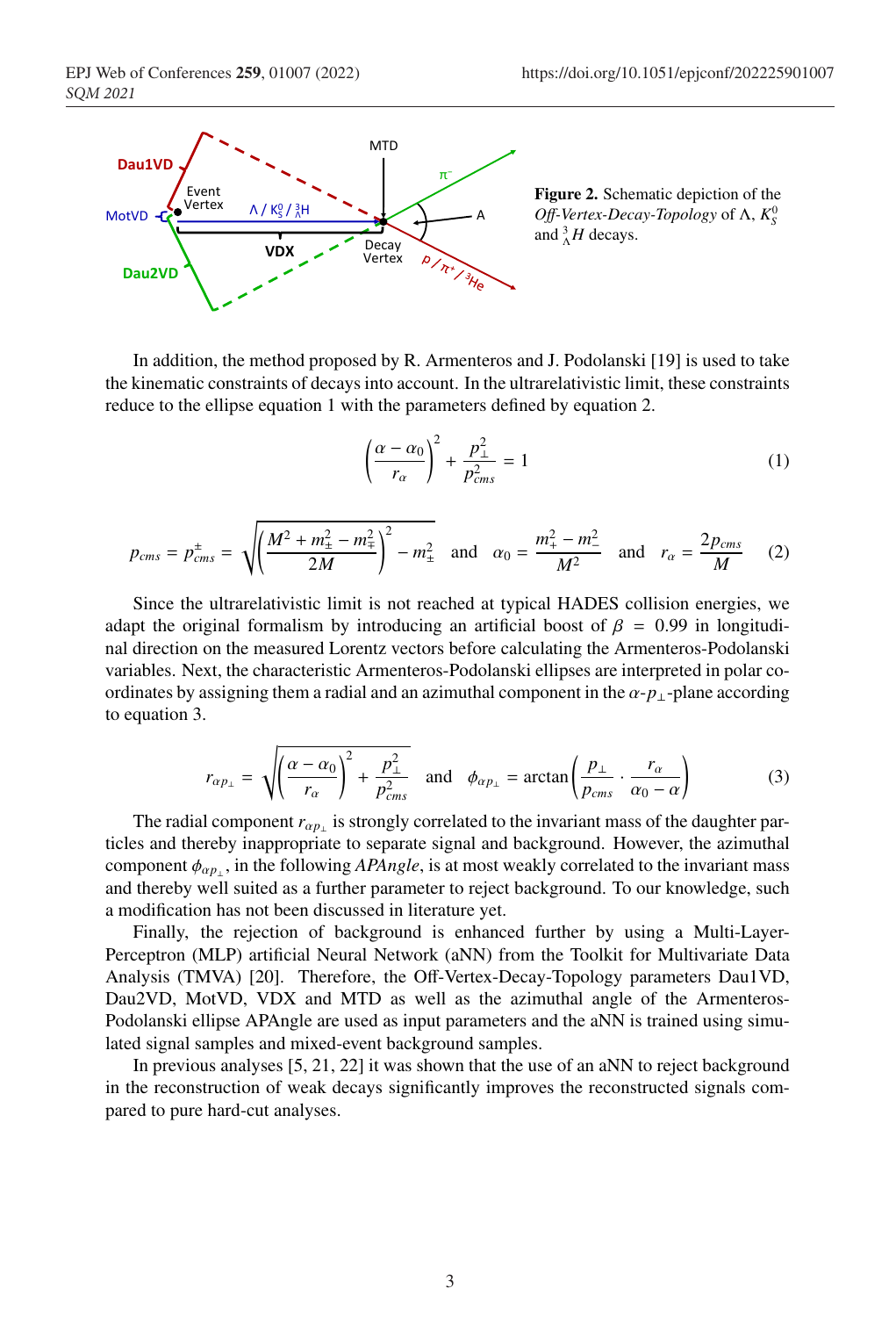

**Figure 3.** Transverse momentum spectra of  $\Lambda$  hyperons (left) and  $K_S^0$  mesons (right) from the 0-10% most central Ag(1.58A GeV)+Ag events measured by HADES.

#### **4 Multi-Differential Analysis**

The production of strange hadrons is analyzed multi-differentially in transverse momentum, rapidity and centrality. Figure 3 shows on the left side the transverse momentum spectra of Λ hyperons in 13 rapidity intervals and on the right side the transverse momentum spectra of  $K_S^0$  mesons in 14 rapidity intervals both for the 0-10% most central Ag(1.58A GeV)+Ag collisions. Thanks to the excellent acceptance of the HADES detector, both analyses cover a large proportion of the forward and backward hemisphere of the total phase-space which allows for in-depth studies of the production mechanisms of strangeness at SIS18 energies.

The measured transverse spectra are extrapolated to the regions of the total phase-space not covered by the analysis assuming the particles to be produced with Boltzmann distributed momenta. The corresponding fit functions, that are also depicted in figure 3, describe the measured data over the entire range despite the simplicity of the underlying assumption.

Furthermore, the global polarization is measured using  $\Lambda$  hyperons as probes. Likewise, this measurement is performed multi-differentially in transverse momentum, rapidity and centrality. In both heavy-ion collision systems measured by HADES, Au(1.23A GeV)+Au and Ag(1.58A GeV)+Ag, a significant global polarization was measured unlike at high collision energies where the global polarization vanishes. The HADES global polarization measurement is described in more detail in the contribution [23] of this conference.

In addition to the  $\Lambda$  hyperons and  $K_S^0$  mesons, also the  ${}^3_\Lambda H$  was successfully reconstructed by HADES via its weak decay into a <sup>3</sup>He and a  $\pi$ <sup>-</sup> in Ag(1.58A GeV)+Ag collisions. This is the first time the  ${}^{3}_{\Lambda}H$  is observed at mid-rapidity at such low collision energies. As a hypernucleus, the  ${}^3_\Lambda H$  is sensitive to the medium due to both production of strangeness in collective processes and the formation of nuclei from the baryon dominated matter. Furthermore, the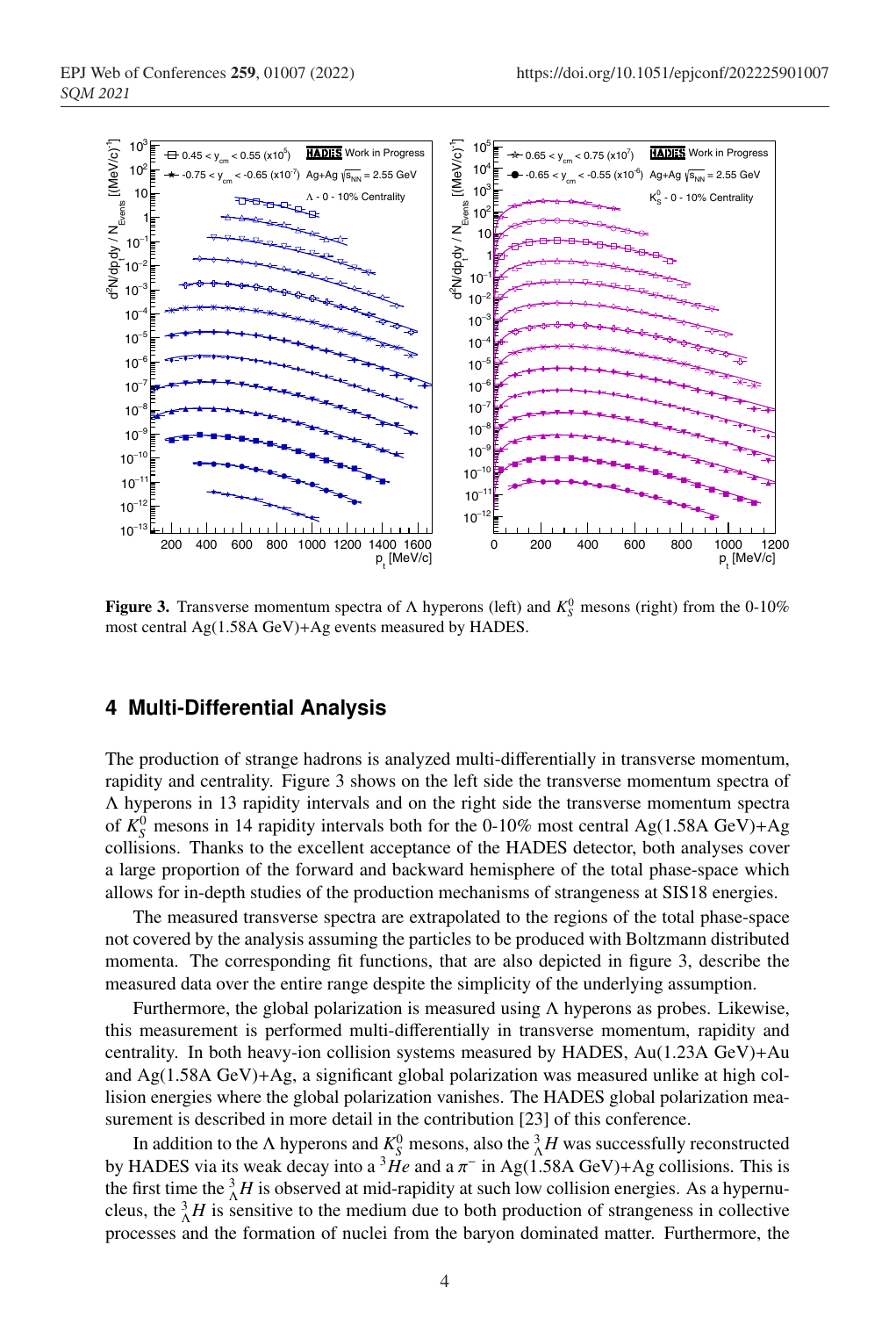

Figure 4.  $\phi/\Xi^-$  ratio in dependence of  $\sqrt{s_{NN}}$  as presented by the STAR collaboration on this conference [14]. The red arrow on the x-axis depicts the free nucleon nucleon threshold energy of Ξ<sup>−</sup> production and the blue arrow depicts the  $\sqrt{s_{NN}}$  of the Ag(1.58A GeV)+Ag collisions measured by HADES. This emphasizes the need for more data in this energy regime.

study of hypernuclei allows to gain more information on hyperon nucleon interaction which are crucial to understand the influence of hyperons on the nuclear equation of state.

#### **5 Summary and Outlook**

In this contribution we presented first data from the HADES Ag $(1.58A \text{ GeV})+Ag$  measurement campaign conducted as a part of the FAIR phase-0 physics program. The combination of the high amount of recorded events and the sophisticated analysis methods allows for indepth studies of the production of (rare) strange hadrons. Furthermore, the  $^3_\Lambda H$  was measured for the first time at midrapidity at such low collision energies. In combination with the STAR fixed-target program in which Au+Au collisions down to  $\sqrt{s_{NN}}$  = 3 GeV were measured, the high baryon density region of the phase-diagram of QCD matter is explored in more detail than ever before.

Figure 4, which was presented by the STAR collaboration on this conference [14], shows the  $\phi/\Xi^-$  ratio in dependence of  $\sqrt{s_{NN}}$ . The plot shows results from the HADES Ar(1.76A GeV)+KCl measurement campaign and the STAR Au+Au fixed target program as well as theoretical predictions. In the HADES Au(1.23A GeV)+Au measurement campaign the  $\phi$  was successfully measured [13], however, the  $\Xi^-$  could not be reconstructed successfully. In the HADES  $Ag(1.58A \text{ GeV})+Ag$  measurement campaign, thanks to the increased amount of recorded events, the increased energy and the decreased amount of background nucleons, we expect to reconstruct and analyze the  $\phi$  mesons and the  $\Xi^-$  hyperons at lower energies than ever before.

In parallel to the ongoing analysis of the Ag $(1.58A \text{ GeV})+Ag$  data, the HADES collaboration is implementing the Kalman-Filter based KF-Particle-Finder [24] package to reconstruct decaying particles. This approach is already used by STAR, ALICE and the future CBM experiment to increase the reconstruction efficiencies of decaying particles. Thereby, it will strongly enhance the reconstruction and analysis of strange hadrons, in particular the double strange Ξ hyperons.